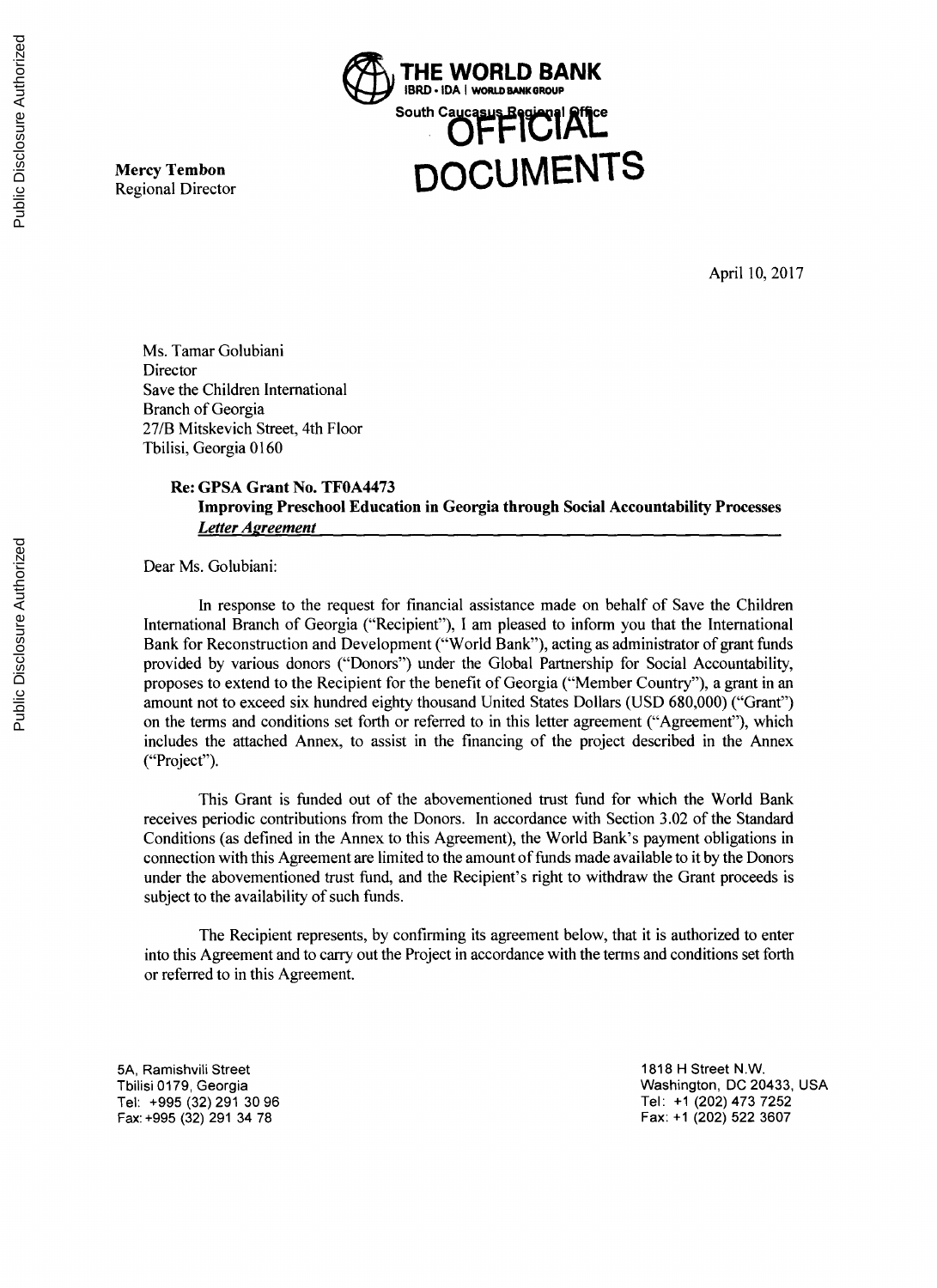Please confirm the Recipient's agreement to the foregoing **by** having an authorized official of the Recipient sign and date the enclosed copy of this Agreement, and returning it to the World Bank.

Very truly yours,

#### **INTERNATIONAL BANK FOR RECONSTRUCTION AND DEVELOPMENT**

Mayensbon

Mercy Miyang Tembon Regional Director South Caucasus Regional Office Europe and Central Asia Region

AGREED:

## **SAVE THE CHILDREN INTERNATIONAL BRANCH OF GEORGIA**

DRË **By** Authorized Representative Name: Ms. Tamar Golubiani

Title: Director

Date: 10 Appril, 2017

**cc:** Ms. Nino Pruidze, Project Coordinator, Save the Children International Branch of Georgia Mr. Frank Heemskerk, Executive Director, The World Bank

Enclosures:<br>(1)

- **(1)** Standard Conditions for Grants Made **by** the World Bank Out of Various Funds, dated February **15,** 2012
- (2) Disbursement Letter of the same date as this Agreement, together with World Bank Disbursement Guidelines for Investment Project Financing, dated February **2017.**
- **(3)** Guidelines on Preventing and Combating Fraud and Corruption in Projects Financed **by** IBRD Loans and **IDA** Credits and Grants, dated October **15, 2006** and revised in January 2011 and as of July **1, 2016**
- (4) World Bank Procurement Regulations for Borrowers under Investment Project Financing, dated July **1, 2016**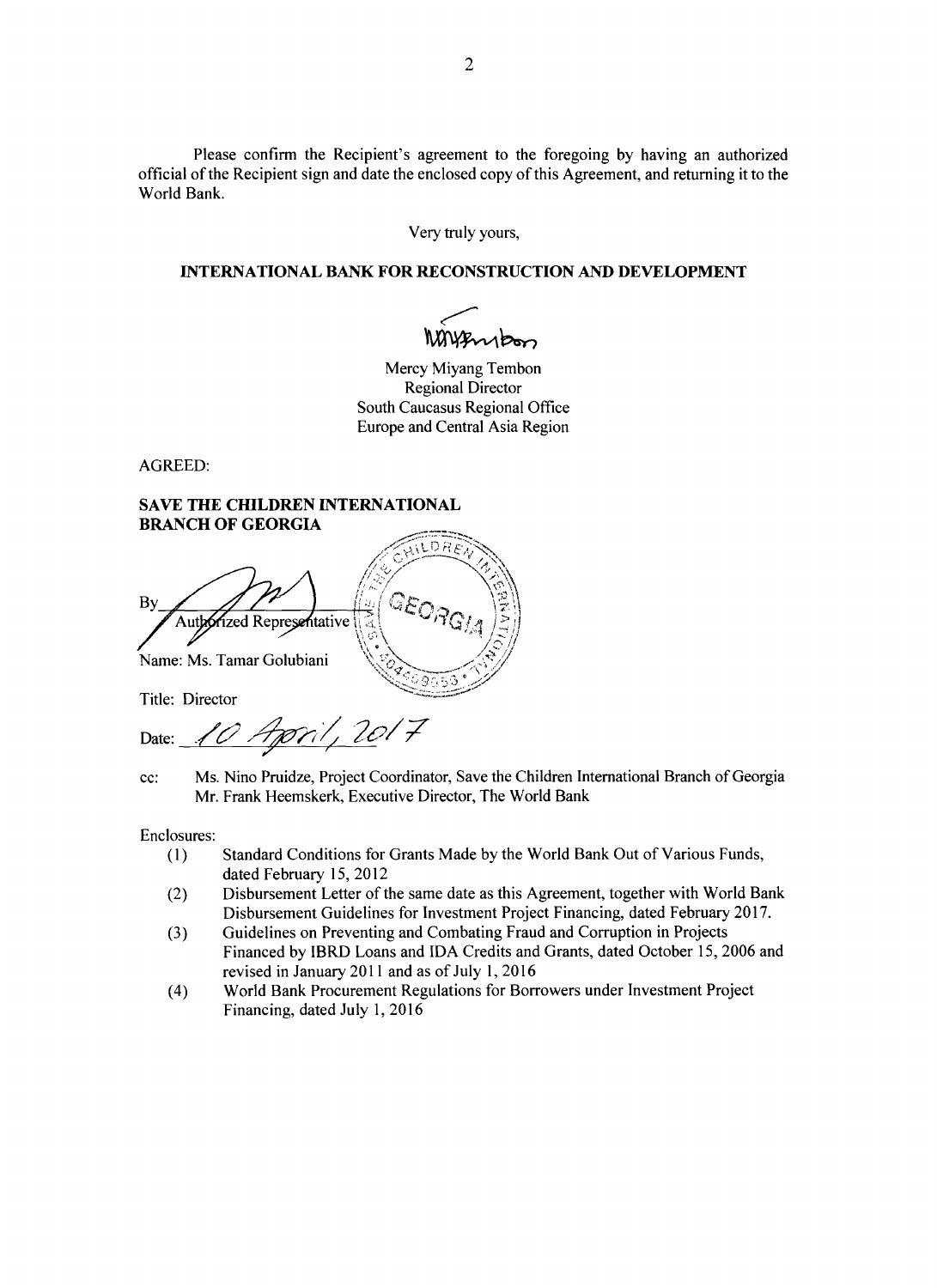#### **GPSA Grant** No. **TF0A4473 ANNEX**

# **Article I Standard Conditions; Definitions**

**1.01.** *Standard Conditions.* The Standard Conditions for Grants Made **by** the World Bank out of Various Funds dated February **15,** 2012 ("Standard Conditions") constitute an integral part of this Agreement.

*1.02. Definitions.* Unless the context requires otherwise, the capitalized terms used in this Agreement have the meanings ascribed to them in the Standard Conditions or in this Agreement.

- (a) "Civitas" means a non-governmental organization established and operating under the laws of Georgia.
- **(b)** "Civitas Agreement" means the agreement to be entered into between the Recipient and Civitas pursuant to Section 2.03(c) of this Agreement, satisfactory to the World Bank.
- (c) "MoES" means the Recipient's Ministry of Education and Science or legal successor thereto.
- **(d) "NPA"** means the Recipient's National Preschool Association established and operating pursuant to the laws of Georgia.

# **Article II Project Execution**

2.01. *Project Objectives and Description.* The objective of the Project is to empower citizens through social accountability interventions, improve delivery of and resource allocation of pre-school education services in targeted municipalities of the Member Country. The Project consists of the following parts:

## Part 1: Benchmarking and Monitoring System for Pre-school Services Assessment

Developing benchmarking tools and guidelines to assess, evaluate, implement and monitor municipal pre-school services provision through: (i) carrying out participatory stakeholder consultations; (ii) piloting the proposed benchmarking methodology in seven pre-selected municipalities, documenting the results, lessons learned and best practices; and (iii) organizing workshops with participating pilot municipalities to discuss the results, common issues and gaps to further refine and revise the benchmarking methodology.

## **Part 2: National Mechanism for Capacity Development of Pre-school Service Providers**

(a) Conducting capacity building sessions for local pre-school service providers through the **NPA** for all targeted municipalities on the benchmarking methodology to assess and improve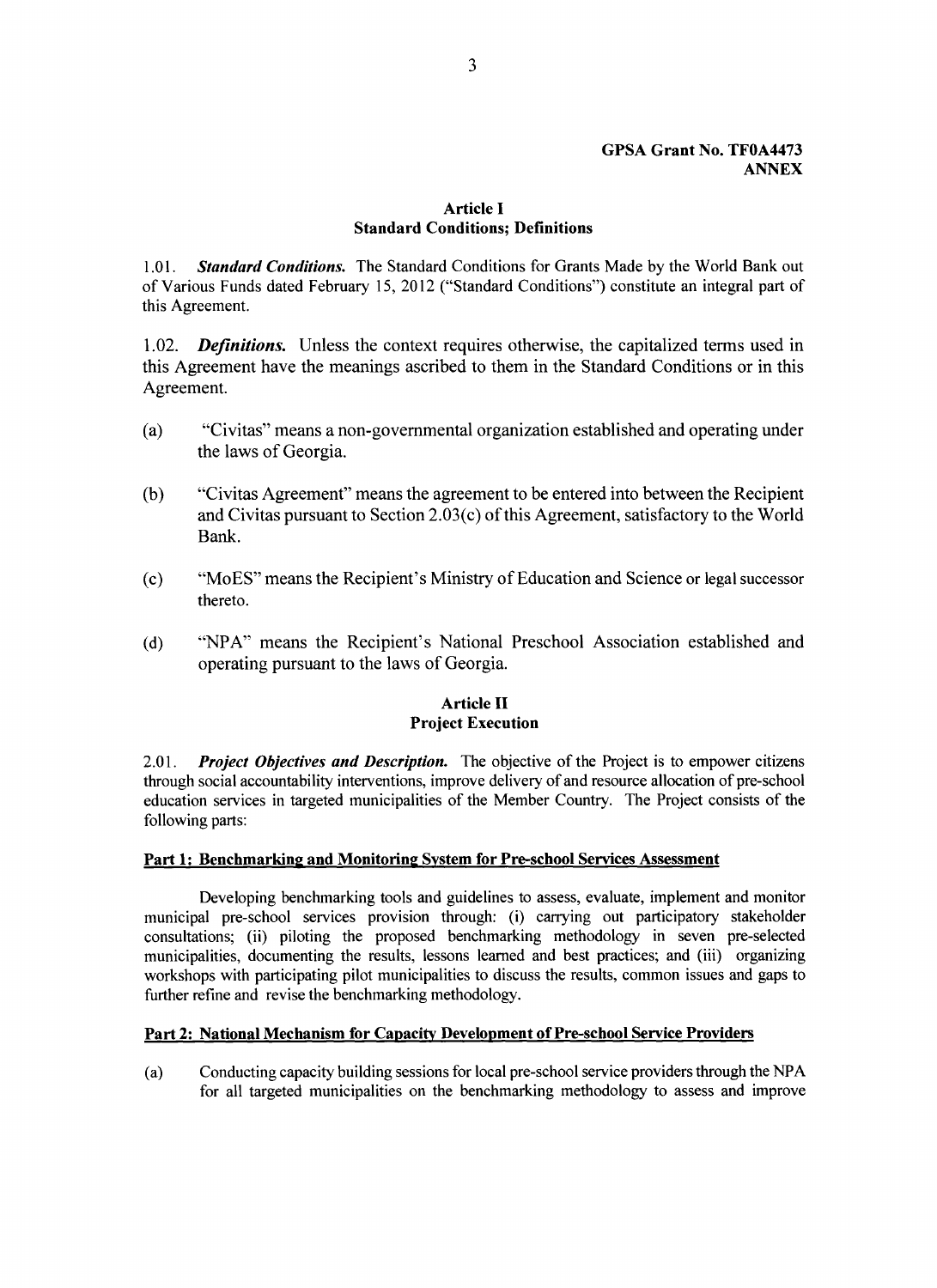quality care and development, resource allocation and accessibility issues, social accountability and feedback mechanisms for community members.

**(b)** Creating a web-based platform for exchange of experiences and good practices between municipalities and the **NPA,** conducting workshops to disseminate information aimed at strengthening partnerships between **NPA,** municipal governments and the MoES.

## **Part 3: Facilitating Knowledge and Learning; and Project Management**

- **(a)** Developing mechanisms for capturing and facilitating knowledge exchange among stakeholders through (i) designing indicators for lessons learned during the Project implementation; (ii) developing tools and mechanisms for learning and sharing them among social accountability practitioners (including benchmarking results) through mass media, events/meetings, and dissemination of printed materials; and (iii) implementing peer learning exchanges between the Recipient, **NPA,** municipal governments, and the MoES.
- **(b)** Carrying out Project implementation and monitoring; Training and audit.

2.02. *Project Execution Generally.* The Recipient declares its commitment to the objectives of the Project. To this end, the Recipient shall carry out the Project in accordance with the provisions of: (a) Article **11** of the Standard Conditions; **(b)** the "Guidelines on Preventing and Combating Fraud and Corruption in Projects Financed **by** IBRD Loans and **IDA** Credits and Grants", dated October **15, 2006** and revised in January 2011 and as of July **1, 2016** ("Anti-Corruption Guidelines"); (c) this Article **II;** and **(d)** the Civitas Agreement.

**2.03.** *Institutional and Other Arrangements.* For purposes of Project implementation, the Recipient shall:

- (a) maintain at all times during Project implementation, professional staff in adequate numbers and with terms of reference, qualifications and functions acceptable to the World Bank, to perform all fiduciary responsibilities including procurement; overall financial management and disbursements related to implementation of Project activities;
- **(b)** coordinate with relevant stakeholders and organizations, municipal and central governments, targeted municipalities and civil service organizations, in carrying out the activities under the Project;
- **(c)** enter into an agreement with Civitas under terms and conditions acceptable to the World Bank (the Civitas Agreement), which shall include, *inter alia:* (i) Civitas's undertaking to perform certain roles and responsibilities under the Project; and (ii) the conditions for the Recipient's payment, out of the proceeds of the Grant, of certain Operating Costs related to Civitas for discharge of its roles and responsibilities;
- **(d)** exercise its rights and carry out its obligations under the Civitas Agreement in such manner as to protect the interest of the Recipient and the World Bank to accomplish the purposes of the Grant; and
- (e) not assign, amend, abrogate, terminate, waive or fail to enforce the Civitas Agreement or any of the provisions thereof, unless the World Bank shall otherwise agree.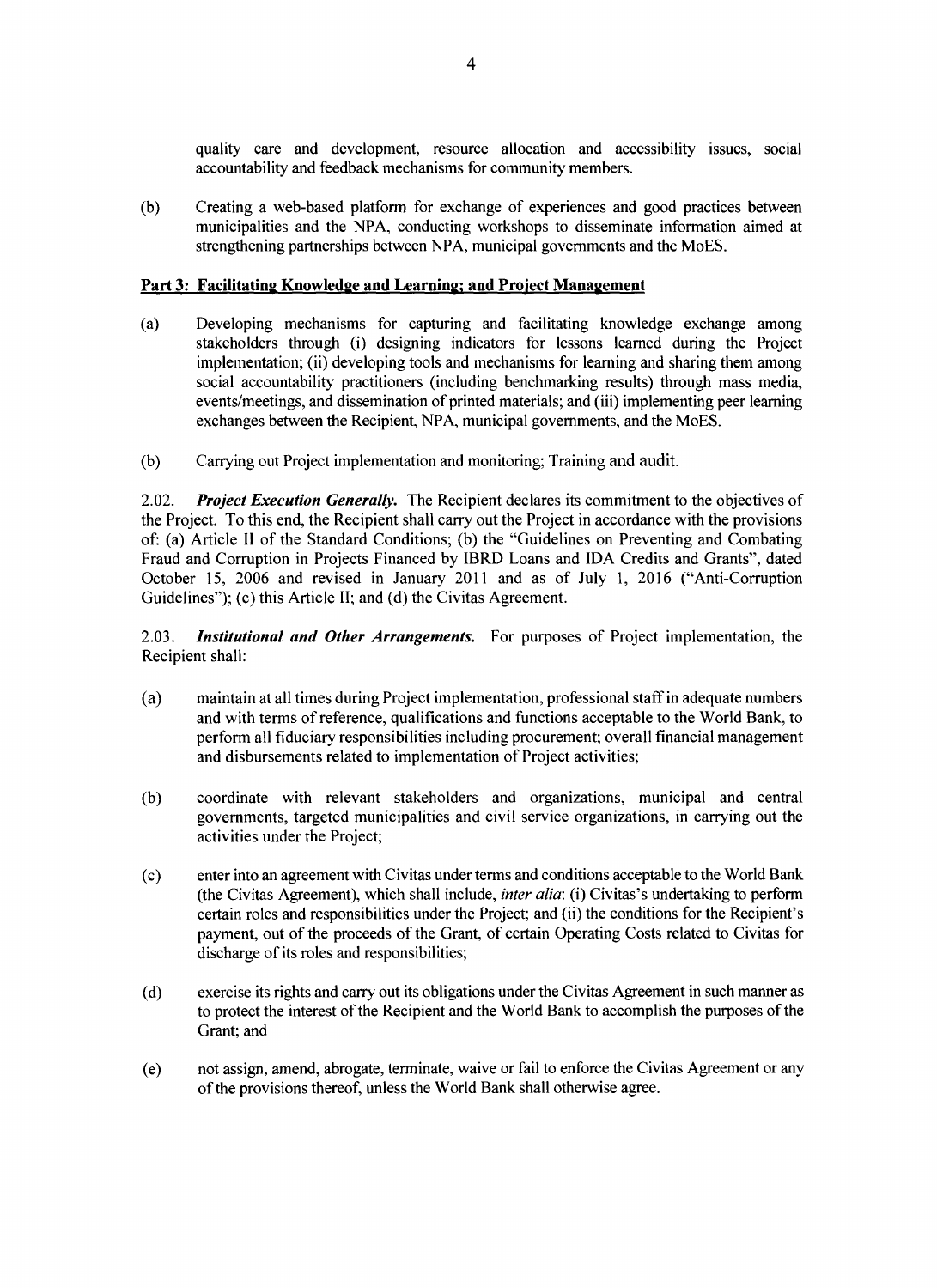#### 2.04. *Donor Visibility and Visit*

- (a) The Recipient shall take or cause to be taken all such measures as the World Bank may reasonably request to identify publicly the Donors' support for the Project.
- **(b)** For the purposes of Section **2.09** of the Standard Conditions, the Recipient shall, upon the World Bank's request, take all measures required on its part to enable the representatives of the Donors to visit any part of the Recipient's territory for purposes related to the Project.
- **2.05.** *Project Monitoring, Reporting and Evaluation.* The Recipient shall:
- (a) monitor and evaluate the progress of the Project and prepare Project Reports in accordance with the provisions of Section **2.06** of the Standard Conditions and on the basis of indicators acceptable to the World Bank and contained in the Results Framework and Monitoring, which may be amended from time to time with the World Bank's written no objection. Each Project Report shall cover the period of one **(1)** calendar semester, and shall be furnished to the World Bank not later than one **(1)** month after the end of the period covered **by** such report; and
- **(b)** prepare the Completion Report in accordance with the provisions of Section **2.06** of the Standard Conditions. The Completion Report shall be furnished to the World Bank not later than six **(6)** months after the Closing Date.
- **2.06.** *Financial Management.* The Recipient shall:
- (a) ensure that a financial management system is maintained in accordance with the provisions of Section **2.07** of the Standard Conditions;
- **(b)** ensure that interim unaudited financial reports for the Project are prepared and furnished to the World Bank not later than forty-five (45) days after the end of each calendar semester, covering the semester, in form and substance satisfactory to the World Bank; and
- **(c)** have its Financial Statements audited in accordance with the provisions of Section **2.07 (b)** of the Standard Conditions. Such audit of the Financial Statements shall cover the entire period during which withdrawals from the Grant account were made. The audited Financial Statements for such period shall be furnished to the World Bank not later than six **(6)** months after the end of such period. The Recipient shall ensure that the audited financial statements are made publicly available in a timely fashion and in a manner acceptable to the World Bank.

**2.07.** *Procurement.* **All** goods and consultants' services required for the Project and to be financed out of the proceeds of the Grant shall be procured in accordance with the requirements set forth or referred to in the "World Bank Procurement Regulations for Borrowers under Investment Project Financing" dated July **1, 2016** ("Procurement Regulations"), and the provisions of the Recipient's procurement plan for the Project ("Procurement Plan") dated December 20, **<sup>2016</sup>** provided for under Section IV of the Procurement Regulations, as the same may be updated from time to time in agreement with the World Bank.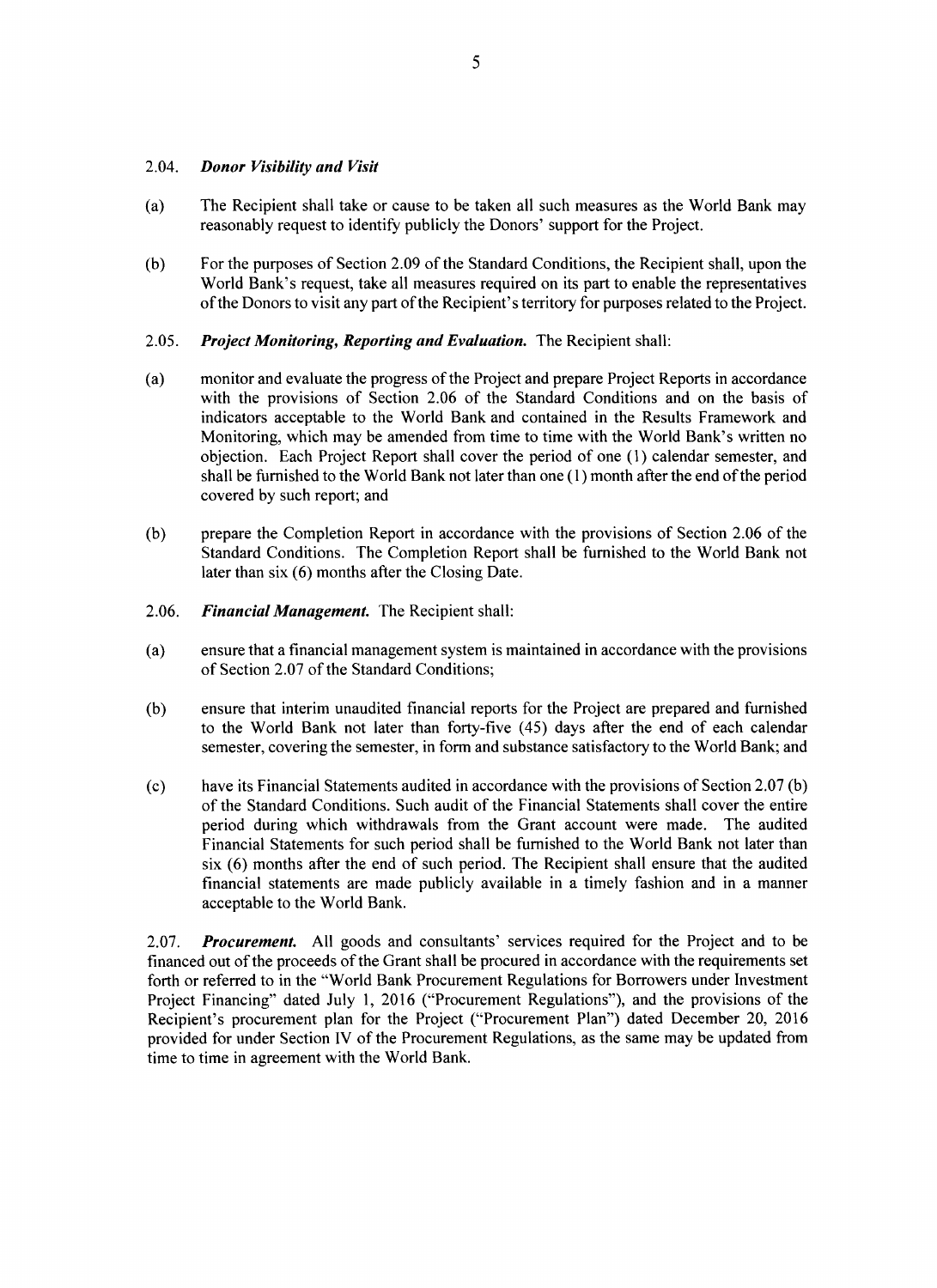#### **Article III Withdrawal of Grant Proceeds**

**3.01.** *Eligible Expenditures.* The Recipient may withdraw the proceeds of the Grant in accordance with the provisions of: (a) Article **III** of the Standard Conditions; **(b)** this Section; and (c) such additional instructions as the World Bank may specify **by** notice to the Recipient (including the "World Bank Disbursement Guidelines for Investment Project Financing" dated February **2017,** as revised from time to time **by** the World Bank and as made applicable to this Agreement pursuant to such instructions), to finance **100%** of Eligible Expenditures consisting of goods (excluding art, furniture, carpets, vehicles and generators), consulting services (including audits), non-consulting services and training, and operating costs inclusive of Taxes.

| Category                                                                              | <b>Amount of the Grant</b><br><b>Allocated</b><br>(expressed in USD) | Percentage of<br><b>Expenditures to be</b><br><b>Financed</b><br>(inclusive of Taxes) |
|---------------------------------------------------------------------------------------|----------------------------------------------------------------------|---------------------------------------------------------------------------------------|
| Goods, consultants'<br>services, Training and<br>Operating Costs under the<br>Project | 680,000                                                              | 100%                                                                                  |
| <b>TOTAL AMOUNT</b>                                                                   | 680,000                                                              | 100%                                                                                  |

- (i) "Training" means expenditures incurred **by** the Recipient to conduct training, including tuition fees, travel and subsistence costs for training and workshop participants, costs associated with securing the services of trainers and workshop speakers, rental of training and workshop facilities, preparation and reproduction of training and workshop materials, and other costs directly related to training course and workshop preparation and implementation (but excluding goods and consultants' services); and
- (ii) "Operating Costs" means the reasonable costs, as shall have been approved **by** the World Bank, for the incremental expenses incurred **by** the Recipient and Civitas on account of Project implementation, consisting of vehicle operation and maintenance, communication and insurance costs, banking charges, office and office equipment maintenance, utilities, document duplication/printing, office equipment maintenance, utilities, consumables, travel cost and per diem for Project staff for travel linked to the implementation of the Project, and salaries of contractual staff for the Project (but excluding consulting services) and any other reasonable expenditures as may be agreed upon with the World Bank.

**3.02.** *Withdrawal Conditions.* Notwithstanding the provisions of Section **3.01** of this Agreement, no withdrawal shall be made for payments made prior to the date of this Agreement.

**3.03.** *Withdrawal Period.* The Closing Date referred to in Section 3.06(c) of the Standard Conditions is January **16,** 2020.